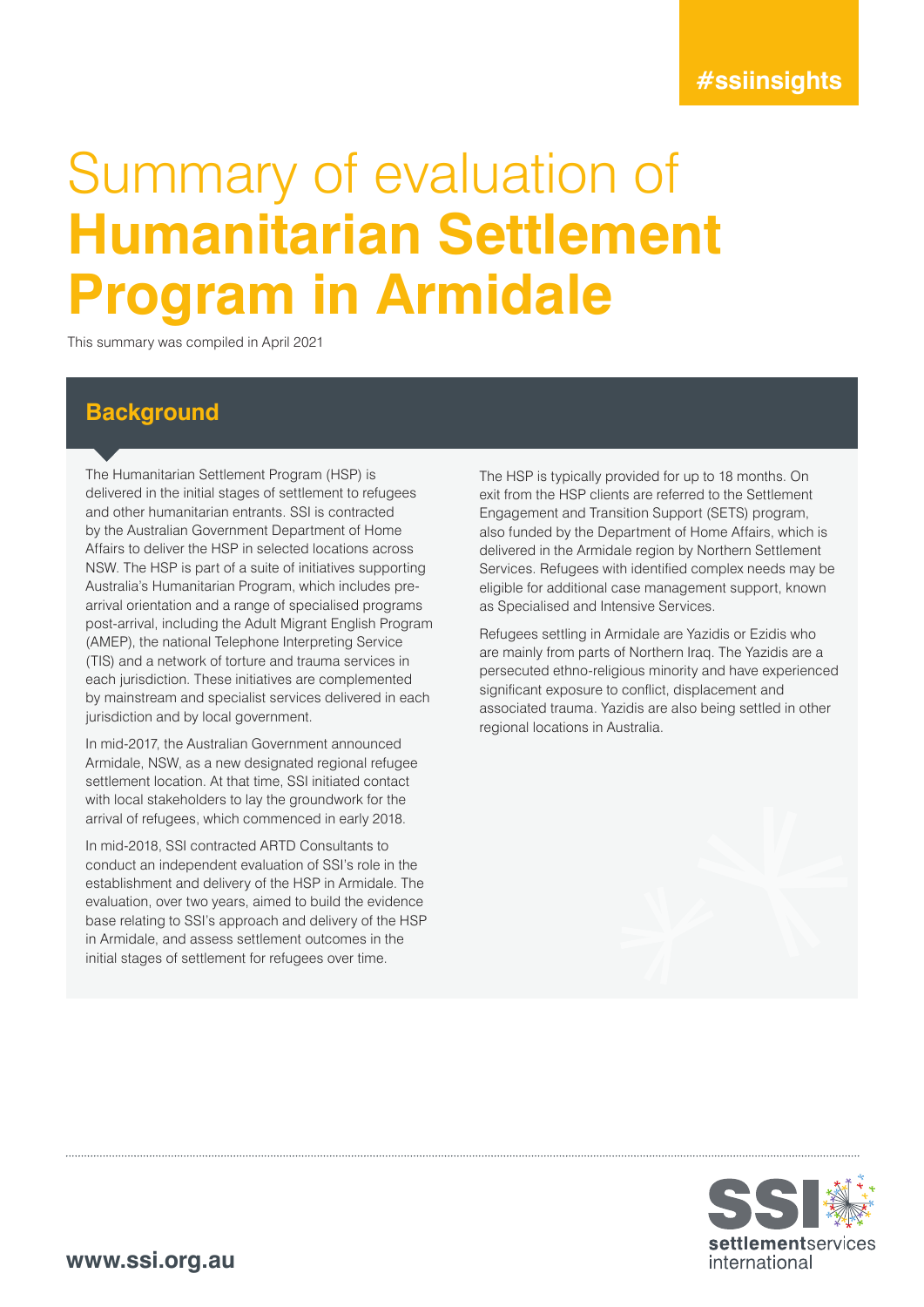## **Methods**

Data for assessing progress in settlement was collected through two waves of telephone surveys in 2019 and 2020 with adult HSP clients in their preferred first language. For the analysis surveys were categorised into: a newly-arrived group (n=64, 6-11 months in Australia) and a longer-resident group (n=54, 12-29 months in Australia) to generate insights into changes over time against key settlement indicators.

The survey was framed to map to the intermediary outcomes of the HSP Outcomes Framework and included questions taken from the Building a New Life in Australia (BNLA), a large longitudinal study of refugees. The results from the longer-resident group of Armidale HSP clients (n=54) were compared with BNLA Wave 2 respondents (N=122, 12-23 months in Australia) from other regional locations to give a sense of how Armidale HSP clients were tracking compared to refugees settling in regional Australia. The Department of Home Affairs provided data to the evaluator that 644 Yazidis had settled in Armidale by February 2020 of whom 315 (51%) were adults, which suggests that the two HSP surveys of 118 people reached almost 40 per cent adult refugees. Females comprise a slightly higher (53%) proportion of refugee arrivals to males (47%).

Two waves of interviews with key stakeholders  $(N=42)$ from services and agencies with links to the HSP in late 2018 and early 2020 supplemented the survey data.

# **Demographics**

The age and gender distribution of the two categories of Armidale HSP survey respondents and the BNLA comparison group were similar.

#### Age and gender distribution

HSP  $6-11$  months  $(n=64)$ HSP  $12+$  months ( $n=54$ ) BNLA Wave 2 (n=122)  $18 - 24$ yrs **24–44yrs**  $\sqrt{45-64}$ yrs  $\Box$  65–74yrs  $\sqrt{75 + y}$ rs Female **Male**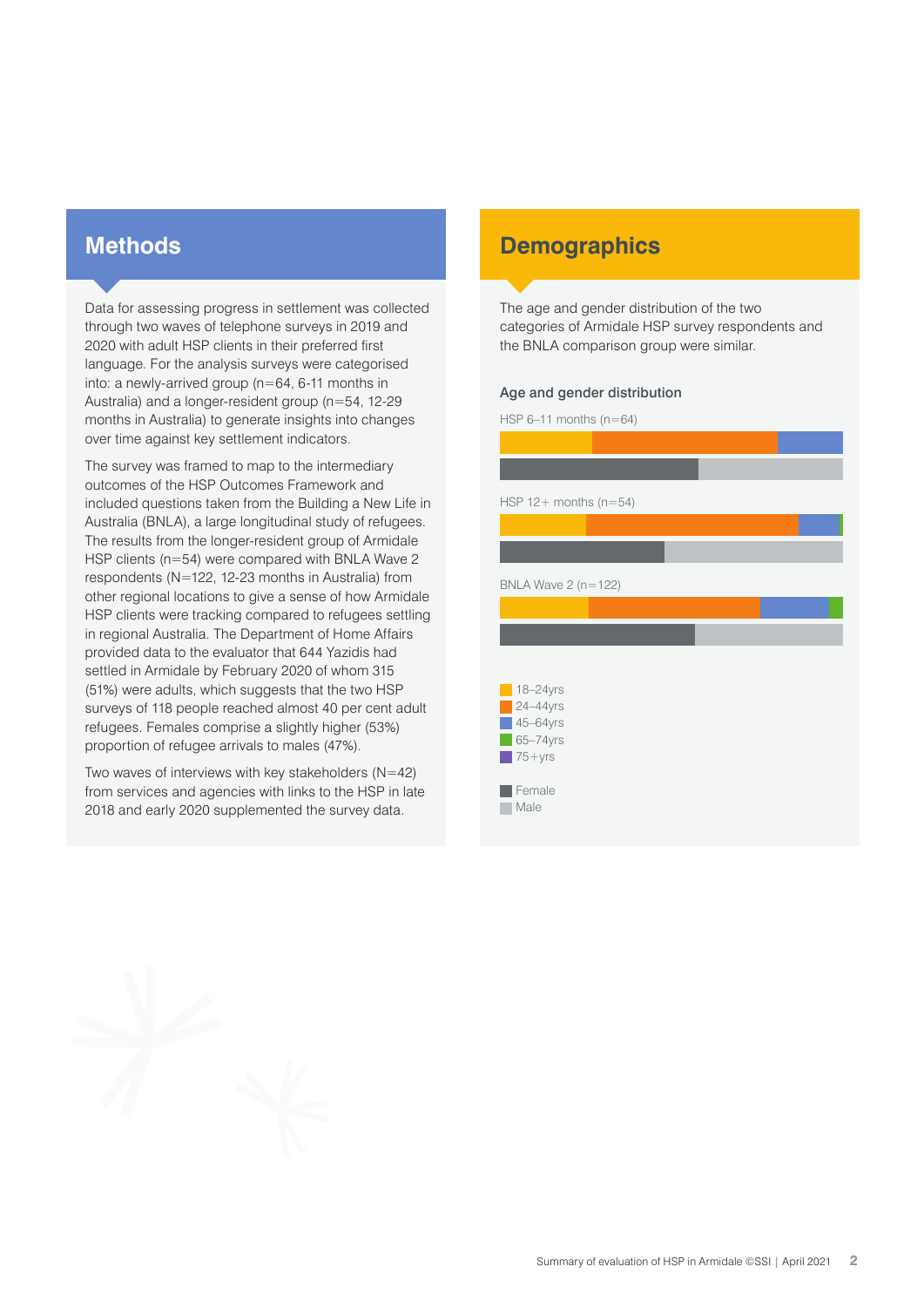# **Settlement outcomes**

The survey mapped to the Intermediary Outcomes of the HSP across:

- **Housing:**
- **Physical and Mental Health and Wellbeing;**
- Managing Money;
- **Community Participation and Networking;**
- **Family Functioning and Social Support;**
- **Justice**;
- **Language Services;**
- Education and Training; and
- **C** Employment.

## **Housing**

All surveyed HSP clients (100%) live in private rental accommodation, compared to the 72% of the BNLA Wave 2 respondents, with SSI reported to have secured rental accommodation throughout the community, rather than clustered in one area. Generally, stakeholders felt that this was a good approach as it encourages Yazidis to engage with neighbours and with the general community. The low satisfaction with proximity to public transport is not surprising in a regional location.

The client survey found that satisfaction with housing increased between newly-arrived and longer-resident refugees across all dimensions, except for a slight decrease in the number of rooms measure. (BNLA Wave 2 data was not available for the housing satisfaction measures.)

#### **Housing satisfaction**

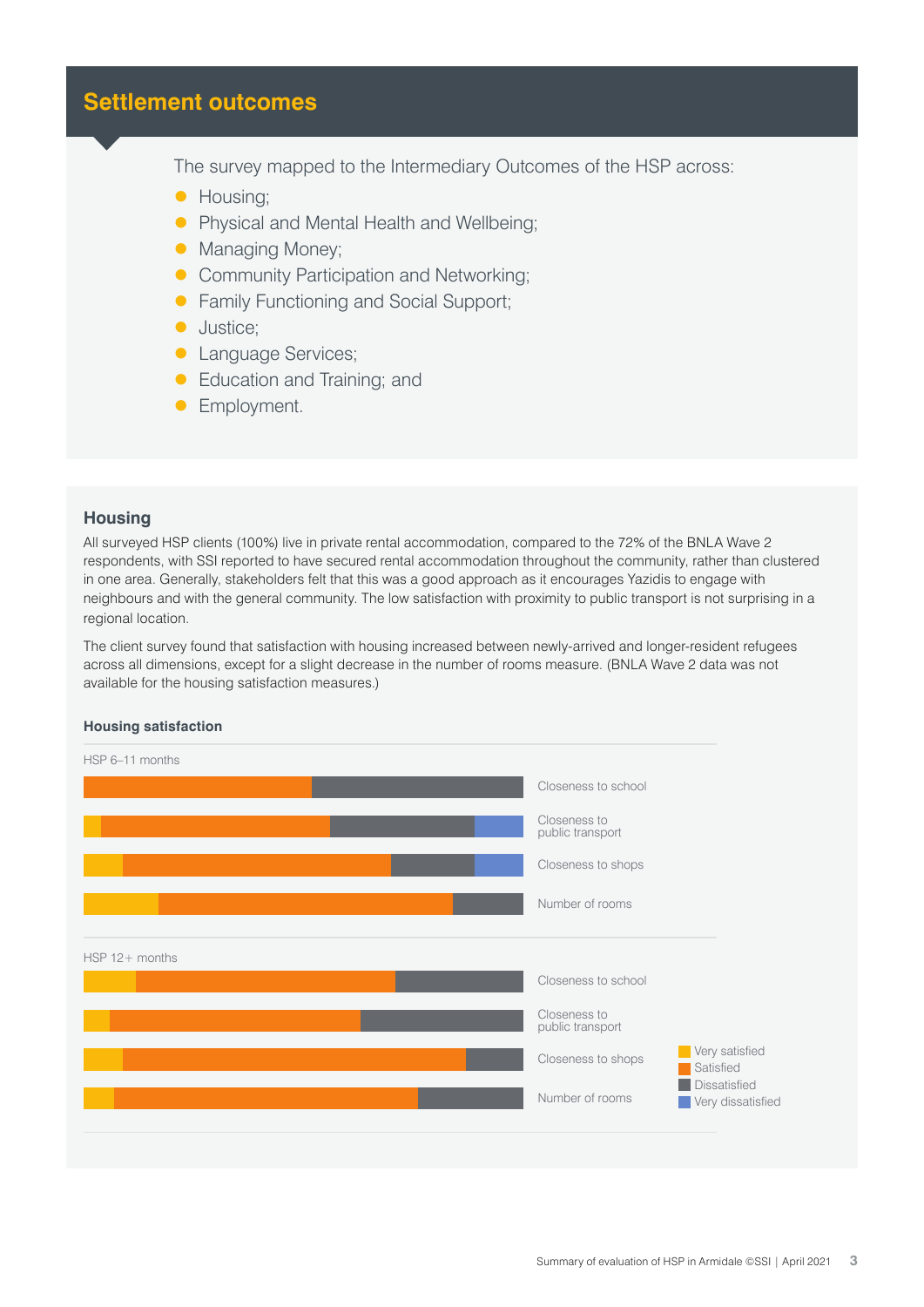## **Physical and mental health and wellbeing**

Self-reported health among HSP clients indicated a slight drop between newly-arrived and longer-resident clients reporting their health as 'Excellent/Very Good/Good', but this was still higher than in BNLA Wave 2 respondents living in regional area.

Stakeholders reported substantial challenges with access to bulk-billing GPs and access to specialist services, which often necessitated significant travel and overnight accommodation. They also highlighted ongoing challenges with access to interpreters for health care professionals. Stakeholders reported that SSI worked with health providers to facilitate communication and coordination to address these challenges through nurses who work with refugees, the local Primary Health Network and GP practice managers.

The survey included six personal qualities in the form of statements that relate to resilience and mental health: e.g. "I take a positive attitude towards myself", "I can handle whatever comes my way". The longer-resident group were more confident that they could handle whatever comes their way (71%) than the newly- arrived group (61%). However, for the other five measures the newly-arrived group were slightly more positive than the longer-resident group, suggesting that there may be a "honeymoon period" among the newly-arrived group, which becomes tempered with longer residency.

#### **Self reported health for past month**



### **Community participation and networking**

Armidale HSP clients reported increased feelings over time of being part of Australian community ('always'/'most of the time'). The longer-resident group reported this at much higher rates than BNLA respondents.

Reported levels of understanding of Australian ways and culture decreased slightly over time among Armidale HSP clients and were mostly in line with BNLA Wave 2 respondents. While building new connections with neighbours was reported as being challenging and only showed slight improvement over time, both newly-arrived and longer-resident Armidale HSP clients reported a very strong sense of being made to feel welcome ('always/most of the time', >90%) in Australia. This is borne out in research monitoring Armidale community attitudes towards refugees which has found high and increasing positive community sentiment over time<sup>1</sup>.



#### **Feeling part of the Australian community**

1 Watt, S., McMahon, T. and Soulos, T., 2019. *Monitoring Community Attitudes During Refugee Resettlement in Armidale NSW*, UNE/SSI.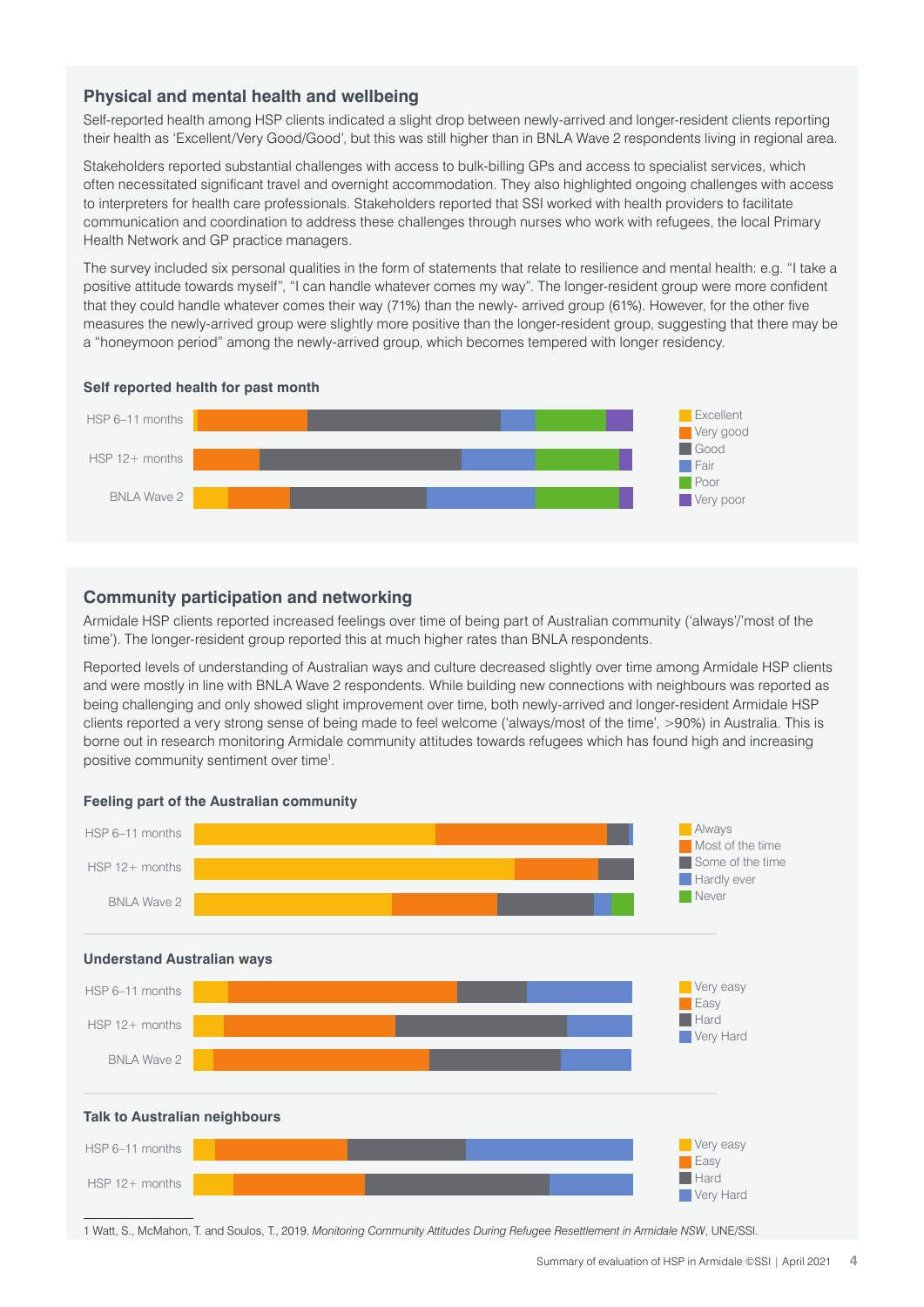## **Family functioning and social support**

The longer-resident Armidale group reported considerably greater confidence in knowing how to find government services, schools and childcare than did the newly-arrived group. The longer-resident group are more or less on par with BNLA Wave 2 respondents.

The newly-arrived refugees in Armidale reported a higher level of support from their national, ethnic and religious communities, as well as from other community groups. The decline over time among the longer-resident group is still higher than the reported rate of the BNLA respondents.

The self-rated overall perception of settlement is becoming easier over time among the Yazidi community but the longerresident group still rates settlement as being much harder than BNLA Wave 2 respondents settled in other regional areas.

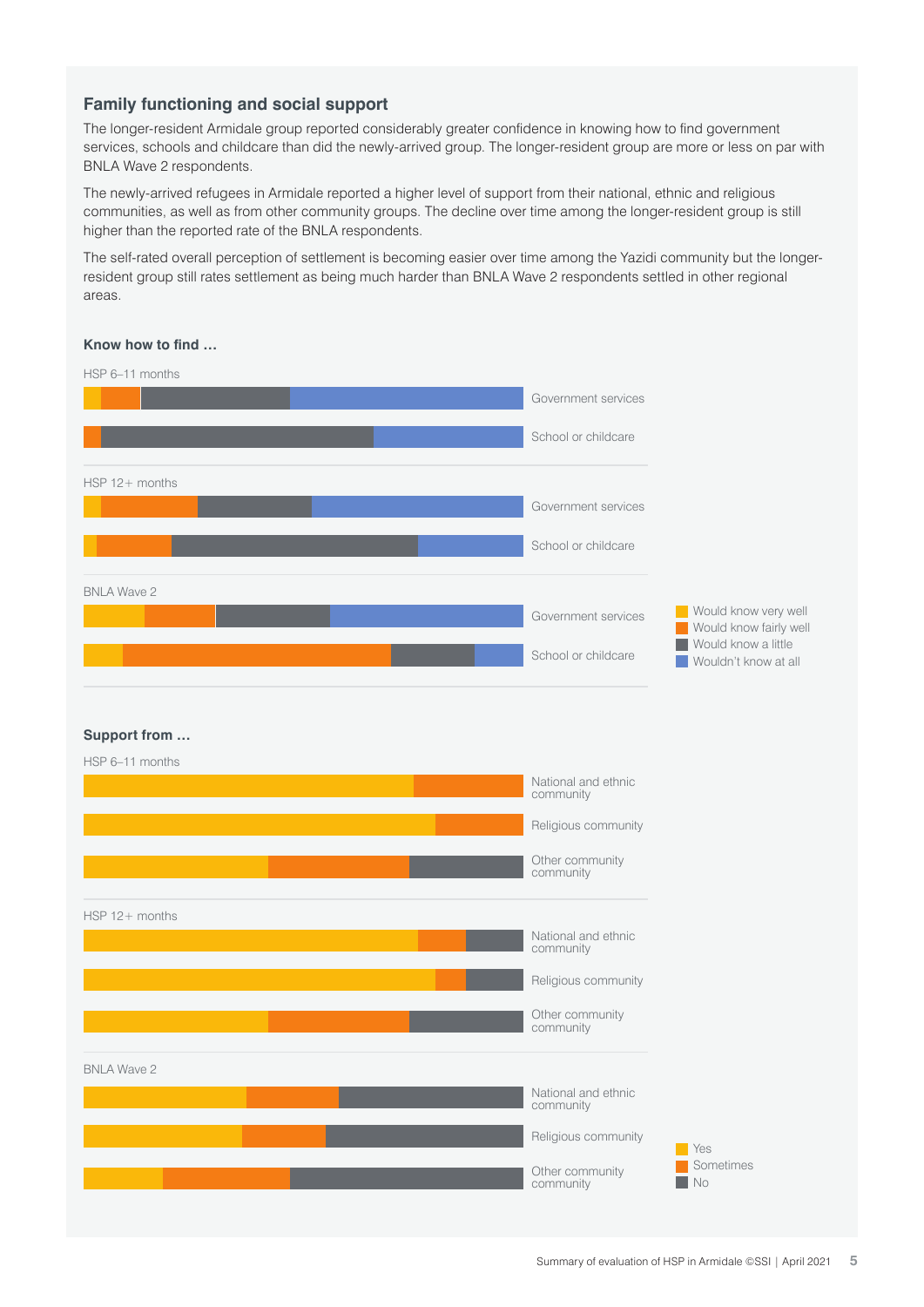## **Family functioning and social support** continued



## **Education and Training and English**

Overall, the longer-resident Armidale HSP clients showed a small self-reported improvement in English proficiency ('read/ speak/write/understand English', well/very well, in the range of 8-16%). The BNLA Wave 2 data showed far greater selfreported English proficiency (in the range of 35-45%) than the longer-resident Armidale group. Yazidis, as a persecuted minority, have often had limited access to formal education and so are reported to have low literacy levels in their first language. The slow progress in English language proficiency may also reflect challenges with the AMEP, which were highlighted in a recent review of employment and education pathways for refugees (the Shergold<sup>2</sup> review) and this has prompted changes by the Department of Home Affairs to the AMEP in 2020<sup>3</sup>).

In terms of other education pathways, stakeholders reported challenges with access to vocational education and training. Local schools have seen high numbers of Yazidi children and young people enrolled. In NSW, Intensive English Centres (IECs) provide specialist education support to assist students with poor English language skills to learn English as part of their school education. A new IEC has been established at an Armidale high school to help meet the demand for this specialised support. School homework centres are also providing intensive English tuition for these students.



#### **Can understand spoken English**

<sup>2</sup> Shergold, Benson and Piper, 2019, *Investing in Refugees, Investing in Australia: The findings of a Review into Integration, Employment and* 

*Settlement Outcomes for Refugees and Humanitarian Entrants in Australia*.

<sup>3</sup> See: <https://minister.homeaffairs.gov.au/alantudge/Pages/More-class-hours-available-to-help-migrants-learn-English.aspx>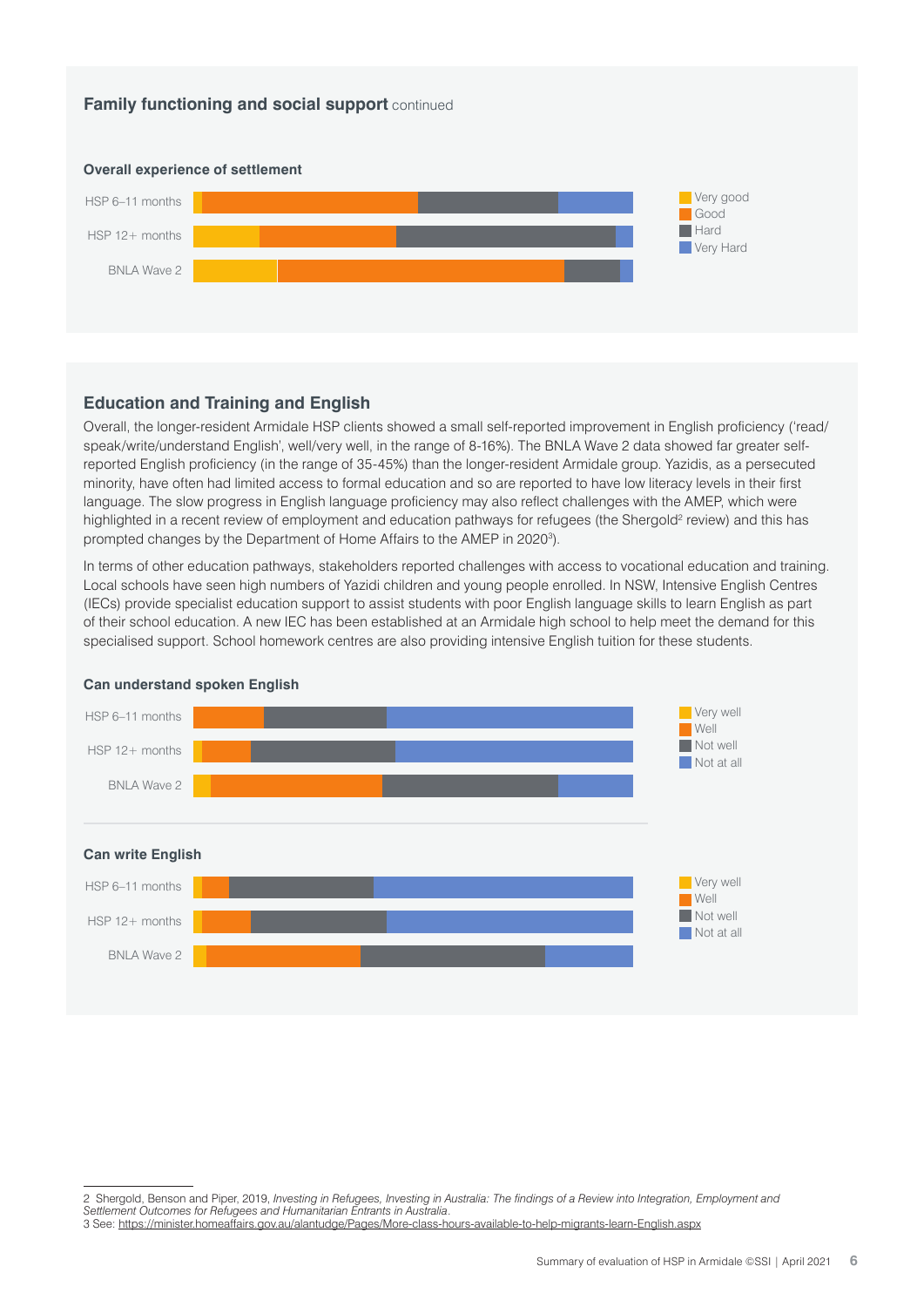## **Employment**

The Armidale HSP clients showed a strong improvement in knowing how to look for a job over time and the longer-resident Armidale group were slightly stronger than BNLA respondents. When it comes to having ever looked for paid work and self-reported paid work in the past week the Armidale HSP clients showed a small improvement over time, but this was much lower compared to BNLA respondents. It should be noted that in comparison to BNLA respondents settled in other regional areas, Yazidi's who settled in Armidale in 2018 and early 2019 could not rely on the informal support coming from existing Yazidi community networks. Also, a preliminary analysis of Armidale HSP exit-interview data showed that almost a quarter of exited clients are exempted from employment, mostly due to caring for children.

Stakeholders reported that some Yazidis found agricultural work and work in restaurants and commented that jobactive employment support providers have not been effective with refugees (a topic that was extensively canvassed in the Shergold Review<sup>4</sup> in 2019 as a systemic rather than a local issue). It is also possible that access to farm work may also have been hampered in part due to the drought that lasted until early 2020 in Armidale.

*Well those people that have been here a lot longer … they're starting to see that employment, whatever that comes in, small business, whatever it may be, is the best pathway to independence. They've got the same desires as all of us. (External stakeholder)* 

| HSP 6-11 months<br>HSP 12+ months<br><b>BNLA Wave 2</b> |  |                                      | Would know very well<br>Would know fairly well<br>Would know a little<br>Wouldn't know at all |
|---------------------------------------------------------|--|--------------------------------------|-----------------------------------------------------------------------------------------------|
| <b>Employment</b>                                       |  |                                      |                                                                                               |
| HSP 6-11 months                                         |  |                                      |                                                                                               |
|                                                         |  | Looked for paid work<br>in Australia |                                                                                               |
|                                                         |  | Paid work<br>in the last week        |                                                                                               |
| HSP 12+ months                                          |  |                                      |                                                                                               |
|                                                         |  | Looked for paid work<br>in Australia |                                                                                               |
|                                                         |  | Paid work<br>in the last week        |                                                                                               |
| <b>BNLA Wave 2</b>                                      |  |                                      |                                                                                               |
|                                                         |  | Looked for paid work<br>in Australia |                                                                                               |
|                                                         |  | Paid work<br>in the last week        | Yes<br>No                                                                                     |

#### **Know how to look for a job**

<sup>4</sup> Shergold et al, 2019.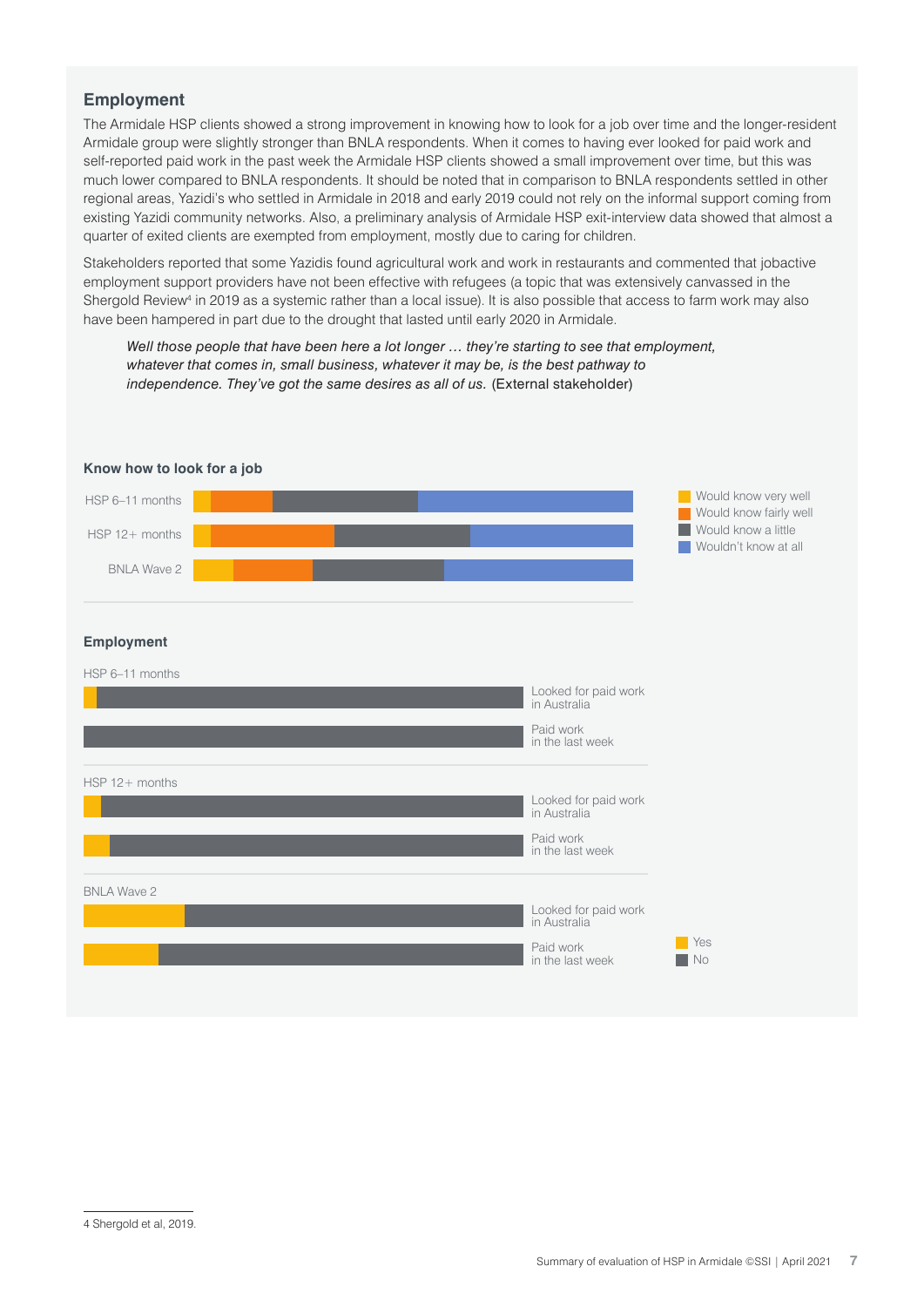# **Stakeholder Feedback**

There are several features of SSI's approach to assist in establishing, and delivering, the HSP that were highlighted by stakeholders as contributing to the perceived success of refugee settlement in Armidale: strong formal and informal communication mechanisms with local agencies; initial community education on the role of the HSP and culturally responsive training for service providers; a dedicated focus on community engagement and a strong volunteer program. The core of these is the understanding that it is necessary for the whole community and local service system to support refugee settlement5.

The focus on community engagement and the whole of the community was critical in the establishment phase. While there was widespread positive support for refugee settlement, there were also some concerns raised about the impact on the local community, such as perceptions of a loss of jobs and demands on local services. SSI and other stakeholders addressed these perceptions, outlining the potential positive impact on local jobs that new arrivals can have, such as increased numbers of teachers.

> *I think SSI did it really well. Working with Regional Council was the main thing and with community to address concerns … They took a really professional approach to answer community questions and voices started to drop down.* (External stakeholder)

Stakeholders reported that SSI has taken a proactive approach to the settlement of refugees in Armidale in ways that promote the strengths and agency of HSP clients. SSI has also sought Yazidi input on what they need to settle long-term in Armidale and they have articulated priorities including: a place where they could gather as a community; a place of worship; and a place for burial according to their customs. SSI has maintained a high level of communication with other agencies and local services to ensure that services offered by all tiers of government and the broader Armidale community are better able to meet the needs and aspirations of refugees in the longer term.

> *Certainly, seems to be a strengths-focus, rather than looking at deficits and what refugees don't have and how they can fix the problems they have. They're looking at their hopes, dreams, assets and building on that, empowering them to build on strengths.*  (External stakeholder)

# **Challenges**

Several challenges were identified during the evaluation, including social infrastructure in regional areas (e.g. GPs); difficulties accessing Kurdish/ Kurmanji interpreters; and English language skills and learning and pathways to vocational education and employment.

Some stakeholders were critical of the level of support offered to HSP clients and what they saw as limited access by Armidale clients to the Specialised and Intensive Support program (a higher tier of support that requires Department of Home Affairs approval), arguing that, given the high level of need of the Yazidis and the social infrastructure gaps in regional areas, a higher level of support is warranted.

> *I think there has not been recognition about level of complexity of this cohort. And therefore, perhaps that they need more than what was anticipated and funded in terms of support.*  (External stakeholder)

The challenges posed by gaps in local infrastructure and services are not the responsibility of a single organisation nor of a single program. They require collaborative and innovative solutions. Ideally, any solutions found will bring benefit to the whole Armidale community, not only refugees. In addition, some of these challenges (e.g. access to interpreters) may ease over time.

<sup>5</sup> SSI, 2019, *All in for Armidale: A whole of community approach to Ezidi settlement in Armidale*.